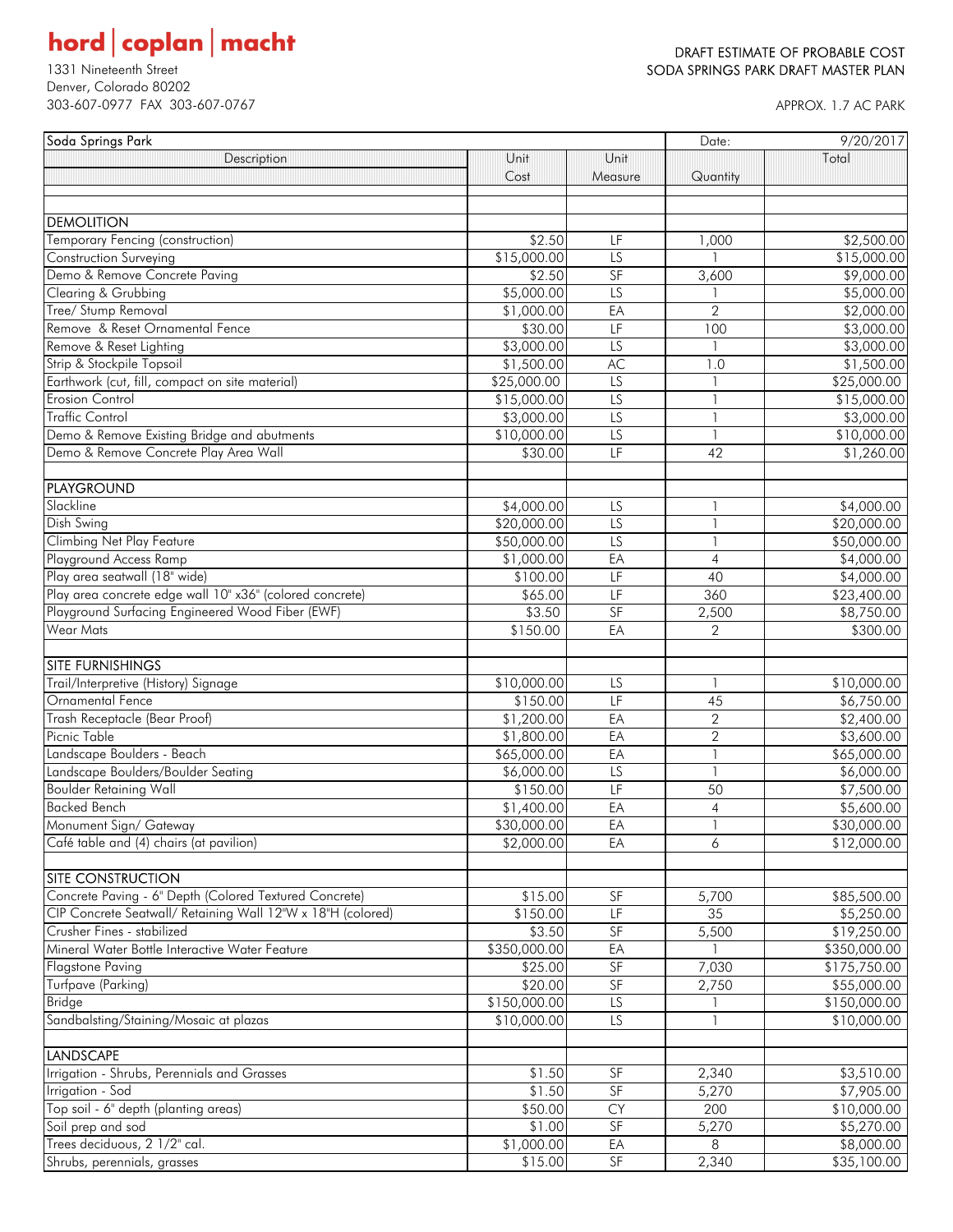| Rock Mulch - planting beds                                   | \$1.50       | <b>SF</b>       | 2,340                                        | \$3,510.00     |
|--------------------------------------------------------------|--------------|-----------------|----------------------------------------------|----------------|
| UTILITIES - SANITARY SEWER                                   |              |                 |                                              |                |
| New Sanitary Sewer Line (8" assumed) - Water Feature         | \$40.00      | LF              | 160                                          | \$6,400.00     |
| Sanitary manhole                                             | \$7,000.00   | EA              | $\mathcal{P}$                                | \$14,000.00    |
| UTILITIES - WATER                                            |              |                 |                                              |                |
| Water Line New (water feature)                               | \$50.00      | LF              | 160                                          | \$8,000.00     |
| Meter and Vault                                              | \$15,000.00  | EA              |                                              | \$15,000.00    |
| Water Bottle Filler/Drinking Fountain (at restroom building) | \$6,000.00   | EA              |                                              | \$6,000.00     |
| UTILITIES - STORM DRAINAGE SYSTEM                            |              |                 |                                              |                |
| 4" Perf. Pipe Underdrain - Play areas                        | \$20.00      | LF              | 80                                           | \$1,600.00     |
| Stormwater Drainage                                          | \$20,000.00  | LS              |                                              | \$20,000.00    |
| 4" Solid PVC Pipe- Underdrain connection to storm line       | \$30.00      | <b>IF</b>       | 40                                           | \$1,200.00     |
| UTILITIES - ELECTRICAL / LIGHTING / MECHANICAL               |              |                 |                                              |                |
| Security Lighting/Upgrade Lighting                           | \$15,000.00  | <b>LS</b>       |                                              | \$15,000.00    |
|                                                              |              |                 | <b>CONSTRUCTION SUBTOTAL</b>                 | \$1,369,805.00 |
| <b>ADDITIONAL COSTS</b>                                      |              |                 |                                              |                |
| Bonding & Mobilization - 7.5%                                | \$102,735.38 | LS              |                                              | \$102,735.38   |
| Construction Contingency - 10%                               | \$136,980.50 | $\overline{LS}$ |                                              | \$136,980.50   |
| Design Contingency 20%                                       | \$273,961.00 | $\overline{LS}$ |                                              | \$273,961.00   |
| Soils and Materials Testing- 1.5%                            | \$20,547.08  | LS              |                                              | \$20,547.08    |
| Site Survey (for construction documents)                     | \$7,500.00   | LS              |                                              | \$7,500.00     |
|                                                              |              |                 | <b>SUB TOTAL</b>                             | \$1,911,528.95 |
|                                                              |              |                 | Design Fees for Construction Documents (10%) | \$191,152.90   |
|                                                              |              |                 | <b>TOTAL</b>                                 | \$2,102,681.85 |

1. Labor and material costs will escalate annually. Assume a cost escalation every year after 2017 on local construction market costs.

2. Assume existing electrical transformer and equipment has adequate capacity for additional park lighting and water feature power.

3. A site survey was not available so earthwork quantities are an estimate. This could impact the cost of earthwork once a survey is completed.

4. Estimate does not include relocation of 'Soda Spring.'

5. Water and sanitary tap costs are not included and would need to be determined with the water feature design.

6. Assumes existing irrigation system can support proposed improvements and no additional irrigation taps or controllers are required.

7. Bridge cost will depend on the geotechnical report and size/complexity of abutments and design of bridge.

8. Water feature cost will depend on size and complexity of the design and is an estimate above to include basin, water feature, and mechanical.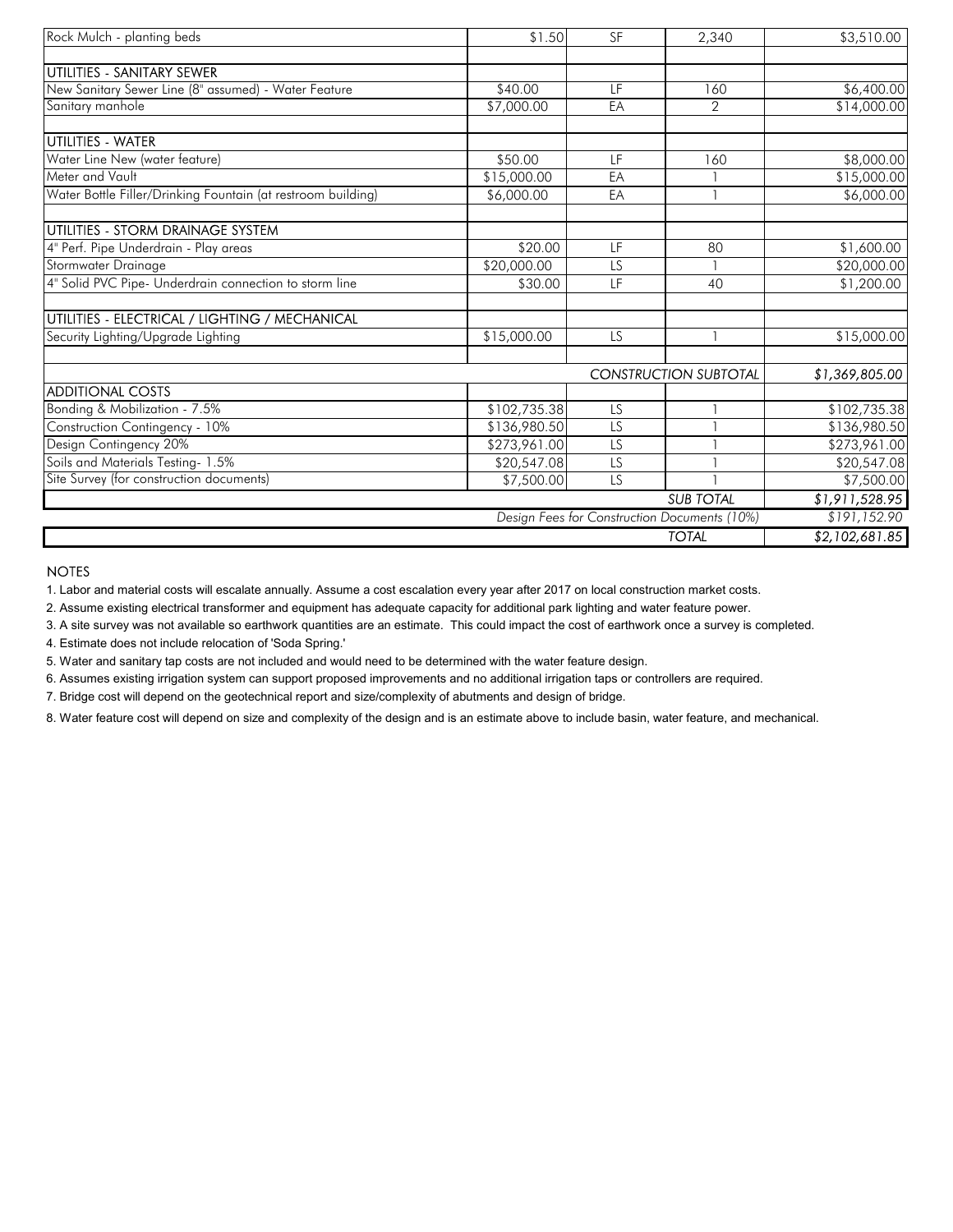# $\textbf{hord}\, \big|\, \textbf{coplan}\, \big|\, \textbf{macht}$

Denver, Colorado 80202 PHASE 1 303-607-0977 FAX 303-607-0767

### DRAFT ESTIMATE OF PROBABLE COST 1331 Nineteenth Street Street Street Superintent Street SODA SPRINGS PARK DRAFT MASTER PLAN

| Soda Springs Park                                           |                              | Date:           | 9/20/2017      |             |
|-------------------------------------------------------------|------------------------------|-----------------|----------------|-------------|
| Description                                                 | Unit                         | Unit            |                | Total       |
|                                                             | Cost                         | Measure         | Quantity       |             |
|                                                             |                              |                 |                |             |
| <b>DEMOLITION</b>                                           |                              |                 |                |             |
| Temporary Fencing (construction)                            | \$2.50                       | LF              | 500            | \$1,250.00  |
| Construction Surveying                                      | \$4,000.00                   | LS              |                | \$4,000.00  |
| Demo & Remove Concrete Paving                               | \$2.50                       | SF              | 600            | \$1,500.00  |
| Clearing & Grubbing                                         | \$2,000.00                   | $\overline{LS}$ |                | \$2,000.00  |
| Tree/ Stump Removal                                         | \$1,000.00                   | EA              |                | \$1,000.00  |
| Remove & Reset Ornamental Fence                             | \$30.00                      | LF              | 100            | \$3,000.00  |
| Strip & Stockpile Topsoil                                   | \$1,500.00                   | AC              | 0.3            | \$375.00    |
| Earthwork (cut, fill, compact on site material)             | \$12,000.00                  | $\overline{LS}$ |                | \$12,000.00 |
| Erosion Control                                             | \$5,000.00                   | $\overline{LS}$ |                | \$5,000.00  |
| <b>Traffic Control</b>                                      | \$1,500.00                   | LS              |                | \$1,500.00  |
|                                                             |                              |                 |                |             |
| <b>PLAYGROUND</b>                                           |                              |                 |                |             |
| Slackline                                                   | \$4,000.00                   | LS              |                | \$4,000.00  |
| <b>Climbing Net Play Feature</b>                            | \$50,000.00                  | LS              |                | \$50,000.00 |
| Playground Access Ramp                                      | \$1,000.00                   | EA              |                | \$1,000.00  |
| Play area concrete edge wall 10" x36" (colored concrete)    | \$65.00                      | LF              | 300            | \$19,500.00 |
| Playground Surfacing Engineered Wood Fiber (EWF)            | \$3.50                       | SF              | 2,000          | \$7,000.00  |
|                                                             |                              |                 |                |             |
| <b>SITE FURNISHINGS</b>                                     |                              |                 |                |             |
| Trail/Interpretive (History) Signage                        | \$500.00                     | LS              |                | \$500.00    |
| Ornamental Fence                                            | \$150.00                     | LF              | 45             | \$6,750.00  |
| Trash Receptacle (Bear Proof)                               | \$1,200.00                   | EA              |                | \$1,200.00  |
| Picnic Table                                                | \$1,800.00                   | EA              |                | \$1,800.00  |
| Landscape Boulders - Beach                                  | \$65,000.00                  | EA              |                | \$65,000.00 |
| Landscape Boulders/Boulder Seating                          | \$3,000.00                   | $\overline{LS}$ |                | \$3,000.00  |
| <b>Boulder Retaining Wall</b>                               | \$150.00                     | LF              | 50             | \$7,500.00  |
| <b>Backed Bench</b>                                         | \$1,400.00                   | EA              | $\overline{2}$ | \$2,800.00  |
|                                                             |                              |                 |                |             |
| <b>SITE CONSTRUCTION</b>                                    |                              |                 |                |             |
| Concrete Paving - 6" Depth (Colored Textured Concrete)      | \$15.00                      | SF              | 500            | \$7,500.00  |
| CIP Concrete Seatwall/ Retaining Wall 12"W x 18"H (colored) | \$150.00                     | LF              | 35             | \$5,250.00  |
| Crusher Fines - stabilized                                  | \$3.50                       | SF              | 600            | \$2,100.00  |
| <b>Flagstone Paving</b>                                     | \$20.00                      | SF              | 1,000          | \$20,000.00 |
|                                                             |                              |                 |                |             |
| <b>LANDSCAPE</b>                                            |                              |                 |                |             |
| Irrigation - Shrubs, Perennials and Grasses                 | \$1.50                       | SF              | 880            | \$1,320.00  |
| Top soil - 6" depth (planting areas)                        | \$50.00                      | <b>CY</b>       | 16             | \$800.00    |
| Trees deciduous, 2 1/2" cal.                                | \$1,000.00                   | EA              | $\overline{2}$ | \$2,000.00  |
| Shrubs, perennials, grasses                                 | \$15.00                      | SF              | 880            | \$13,200.00 |
| Rock Mulch - planting beds                                  | \$1.50                       | SF              | 880            | \$1,320.00  |
|                                                             |                              |                 |                |             |
| UTILITIES - STORM DRAINAGE SYSTEM                           |                              |                 |                |             |
| 4" Perf. Pipe Underdrain - Play areas                       | \$20.00                      | LF              | 60             | \$1,200.00  |
| Stormwater Drainage                                         | \$6,000.00                   | LS              |                | \$6,000.00  |
| 4" Solid PVC Pipe- Underdrain connection to storm line      | \$30.00                      | LF              | 40             | \$1,200.00  |
|                                                             |                              |                 |                |             |
| UTILITIES - ELECTRICAL / LIGHTING / MECHANICAL              |                              |                 |                |             |
| Security Lighting/Upgrade Lighting                          | \$5,000.00                   | LS              |                | \$5,000.00  |
|                                                             |                              |                 |                |             |
|                                                             | <b>CONSTRUCTION SUBTOTAL</b> |                 | \$268,565.00   |             |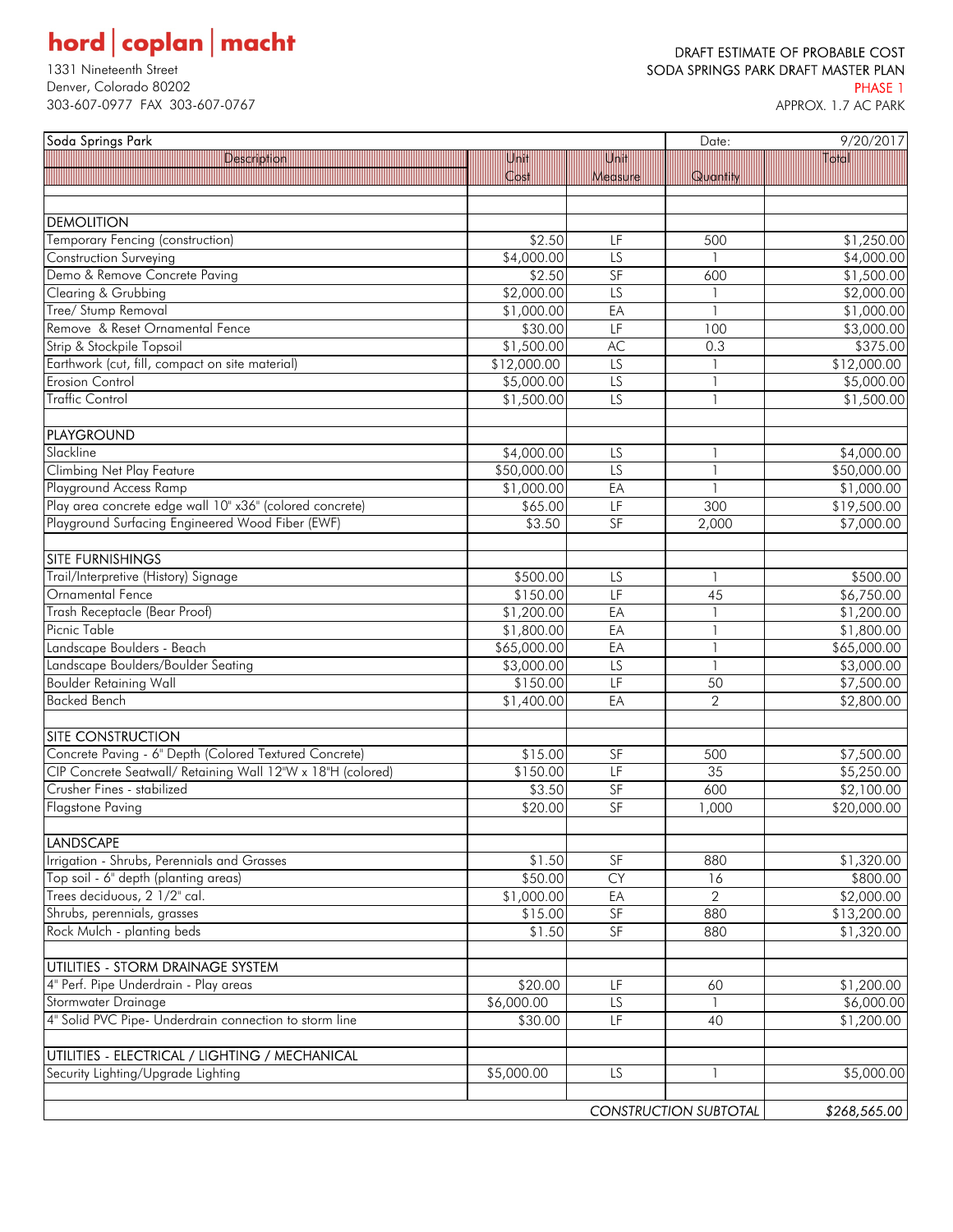| <b>ADDITIONAL COSTS</b>                      |             |    |                  |              |
|----------------------------------------------|-------------|----|------------------|--------------|
| Bonding & Mobilization - 7.5%                | \$20,142.38 |    |                  | \$20,142.38  |
| Design/Construction Contingency - 20%        | \$55,713.00 |    |                  | \$55,713.00  |
| Soils and Materials Testing-1.5%             | \$4,028.48  |    |                  | \$4,028.48   |
| Site Survey (for construction documents)     | \$7,500.00  | LS |                  | \$7,500.00   |
|                                              |             |    | <b>SUB TOTAL</b> | \$355,948.85 |
| Design Fees for Construction Documents (10%) |             |    |                  |              |
| <b>TOTAL</b>                                 |             |    |                  | \$391,543.74 |

1. See overall cost estimate for notes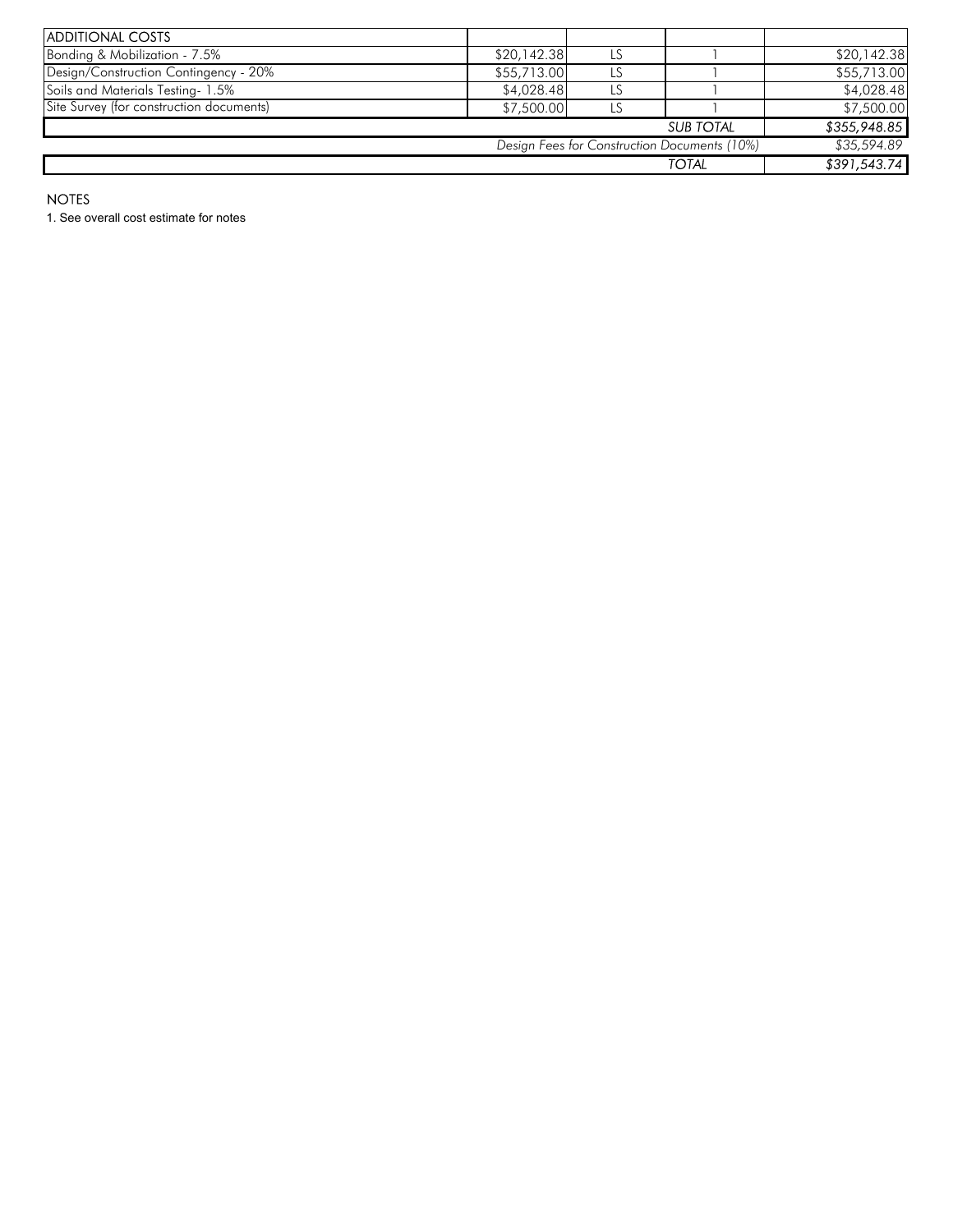# $\textbf{hord}\, \big|\, \textbf{coplan}\, \big|\, \textbf{macht}$

Denver, Colorado 80202 PHASE 2 303-607-0977 FAX 303-607-0767

### DRAFT ESTIMATE OF PROBABLE COST 1331 Nineteenth Street Street Superintent Street SODA SPRINGS PARK DRAFT MASTER PLAN

| Soda Springs Park                                            |             |                 | Date:                                        | 9/20/2017                 |
|--------------------------------------------------------------|-------------|-----------------|----------------------------------------------|---------------------------|
| Description                                                  | Unit        | Unit            |                                              | Total                     |
|                                                              | Cost        | Measure         | Quantity                                     |                           |
|                                                              |             |                 |                                              |                           |
| <b>DEMOLITION</b>                                            |             |                 |                                              |                           |
| Temporary Fencing (construction)                             | \$2.50      | LF              | 500                                          | \$1,250.00                |
| Construction Surveying                                       | \$4,000.00  | LS              |                                              | \$4,000.00                |
| Demo & Remove Concrete Paving                                | \$2.50      | SF              | 3,000                                        | \$7,500.00                |
| Clearing & Grubbing                                          | \$2,500.00  | LS              |                                              | \$2,500.00                |
| Tree/ Stump Removal                                          | \$1,000.00  | EA              | $\mathbf{1}$                                 | \$1,000.00                |
| Remove & Reset Lighting                                      | \$3,000.00  | LS              | $\overline{1}$                               | \$3,000.00                |
| Strip & Stockpile Topsoil                                    | \$1,500.00  | AC              | 0.5                                          | \$750.00                  |
| Earthwork (cut, fill, compact on site material)              | \$6,000.00  | $\overline{LS}$ |                                              | \$6,000.00                |
| <b>Erosion Control</b>                                       | \$6,000.00  | $\overline{LS}$ | $\overline{\mathbf{1}}$                      | \$6,000.00                |
| <b>Traffic Control</b>                                       | \$1,500.00  | $\overline{LS}$ | $\mathbf{1}$                                 | \$1,500.00                |
|                                                              |             |                 |                                              |                           |
| <b>PLAYGROUND</b>                                            |             |                 |                                              |                           |
| Playground Access Ramp                                       |             |                 |                                              |                           |
|                                                              | \$1,000.00  | EA              | 3                                            | \$3,000.00                |
| <b>SITE FURNISHINGS</b>                                      |             |                 |                                              |                           |
| Trail/Interpretive (History) Signage                         | \$2,000.00  | LS              | $\mathbf{1}$                                 | \$2,000.00                |
| Ornamental Fence                                             | \$150.00    | LF              | 45                                           | \$6,750.00                |
| Trash Receptacle (Bear Proof)                                | \$1,200.00  | EA              | $\overline{\phantom{a}}$                     | \$1,200.00                |
| Landscape Boulders/Boulder Seating                           | \$2,000.00  | $\overline{LS}$ | $\overline{\phantom{a}}$                     | \$2,000.00                |
| Café table and (4) chairs (at pavilion)                      | \$2,000.00  | EA              | 6                                            | \$12,000.00               |
|                                                              |             |                 |                                              |                           |
| <b>SITE CONSTRUCTION</b>                                     |             |                 |                                              |                           |
| Concrete Paving - 6" Depth (Colored Textured Concrete)       | \$15.00     | SF              | 1,745                                        | \$26,175.00               |
| Crusher Fines - stabilized                                   | \$3.50      | SF              | 2,800                                        |                           |
| Flagstone Paving                                             | \$20.00     | SF              | 4,250                                        | \$9,800.00<br>\$85,000.00 |
| Turfpave (Parking)                                           |             | SF              |                                              |                           |
|                                                              | \$20.00     | $\overline{LS}$ | 2,750                                        | \$55,000.00               |
| Sandbalsting/Staining/Mosaic at plazas                       | \$3,000.00  |                 |                                              | \$3,000.00                |
| <b>LANDSCAPE</b>                                             |             |                 |                                              |                           |
| Irrigation - Shrubs, Perennials and Grasses                  | \$1.50      | SF              | 760                                          | \$1,140.00                |
| Top soil - 6" depth (planting areas)                         | \$50.00     | CY              |                                              | \$700.00                  |
| Trees deciduous, 2 1/2" cal.                                 | \$1,000.00  | EA              | 14<br>5                                      | \$5,000.00                |
| Shrubs, perennials, grasses                                  | \$15.00     | SF              | 760                                          | \$11,400.00               |
| Rock Mulch - planting beds                                   | \$1.50      | SF              | 760                                          | \$1,140.00                |
|                                                              |             |                 |                                              |                           |
| UTILITIES - WATER                                            |             |                 |                                              |                           |
| Water Bottle Filler/Drinking Fountain (at restroom building) | \$6,000.00  | EA              | 1                                            | \$6,000.00                |
|                                                              |             |                 |                                              |                           |
| UTILITIES - STORM DRAINAGE SYSTEM                            |             |                 |                                              |                           |
| Stormwater Drainage                                          | \$5,000.00  | LS              | 1                                            | \$5,000.00                |
|                                                              |             |                 |                                              |                           |
| UTILITIES - ELECTRICAL / LIGHTING / MECHANICAL               |             |                 |                                              |                           |
| Security Lighting/Upgrade Lighting                           |             |                 |                                              |                           |
|                                                              | \$7,000.00  | LS              | 1                                            | \$7,000.00                |
|                                                              |             |                 |                                              |                           |
|                                                              |             |                 | <b>CONSTRUCTION SUBTOTAL</b>                 | \$276,805.00              |
| <b>ADDITIONAL COSTS</b><br>Bonding & Mobilization - 7.5%     |             |                 |                                              |                           |
|                                                              | \$20,760.38 | LS              | 1                                            | \$20,760.38               |
| Construction Contingency - 10%                               | \$27,680.50 | LS              | 1                                            | \$27,680.50               |
| Design Contingency 20%<br>Soils and Materials Testing- 1.5%  | \$55,361.00 | LS              | $\mathbf{1}$                                 | \$55,361.00               |
|                                                              | \$4,152.08  | LS              |                                              | \$4,152.08                |
|                                                              |             |                 | <b>SUB TOTAL</b>                             | \$384,758.95              |
|                                                              |             |                 | Design Fees for Construction Documents (10%) | \$38,475.90               |
| <b>TOTAL</b>                                                 |             |                 |                                              | \$423,234.85              |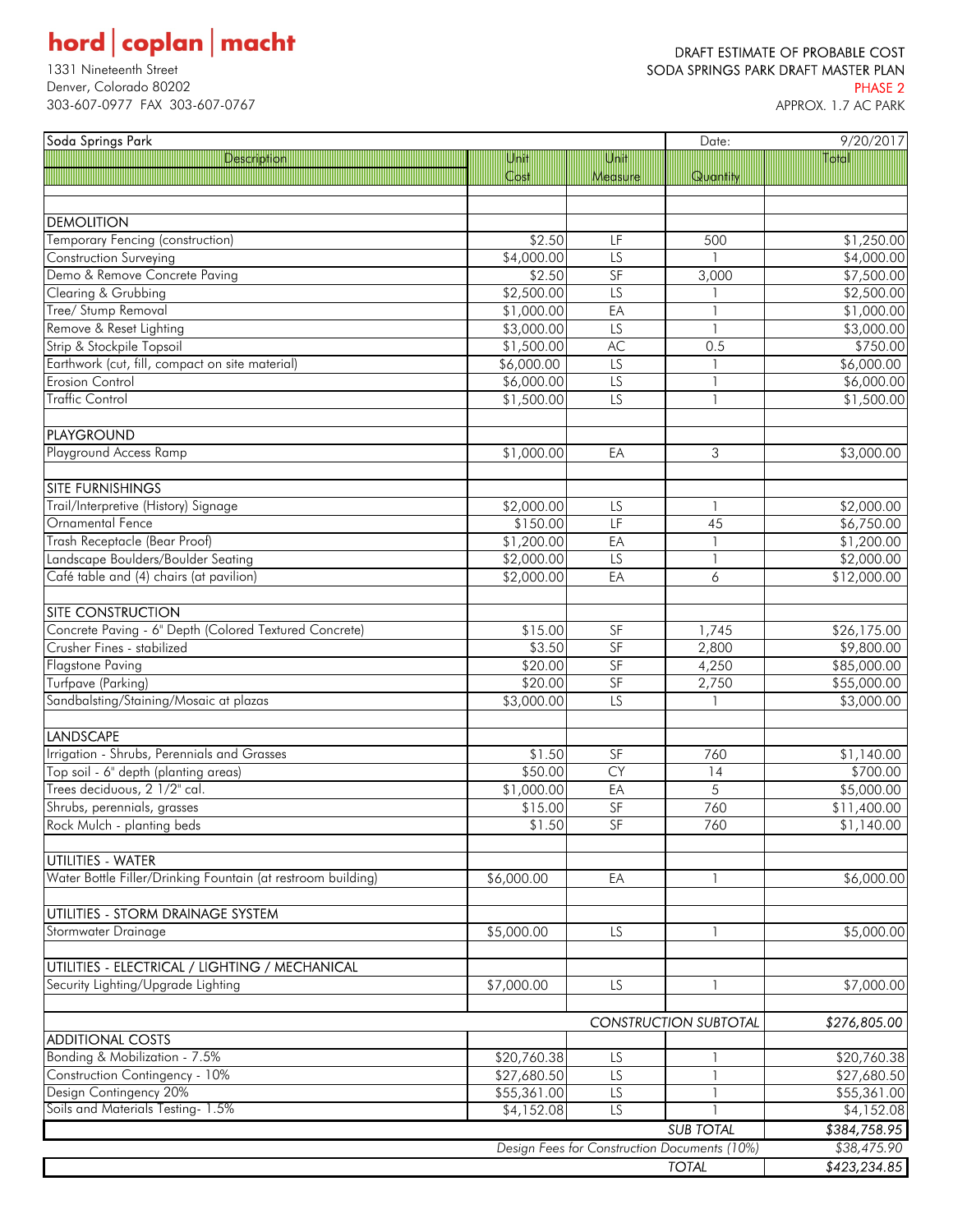1. See overall cost estimate for notes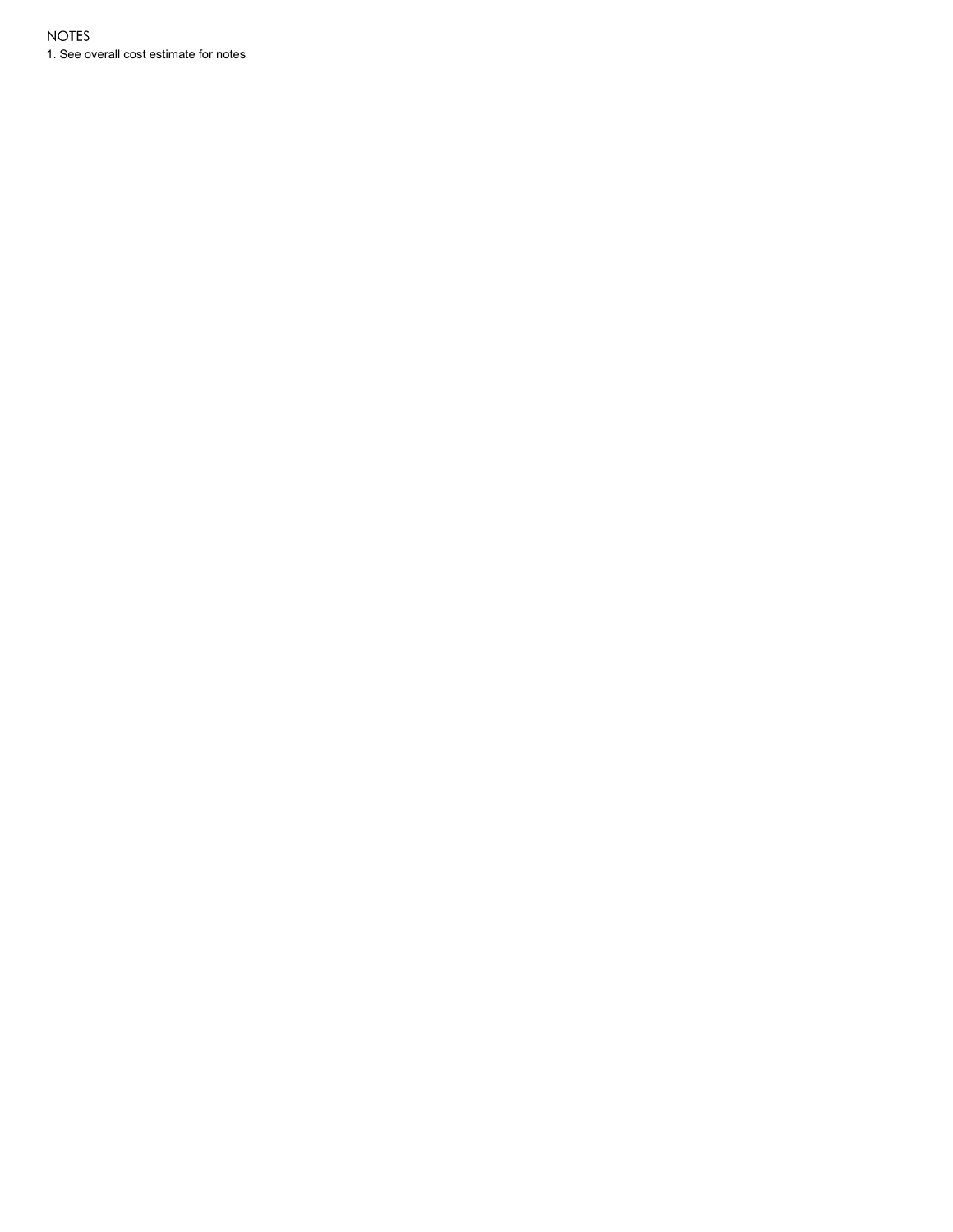## $\textbf{hord} \, \vert \, \textbf{coplan} \, \vert \, \textbf{macht}$

PHASE 3<br>1993-607-0977 FAX 303-607-0767 September 2008 2012 12:00 September 2013<br>1998-607-0977 FAX 303-607-0767 September 2014 12:00 September 2014 12:00 September 2014 12:00 APPROX, 1.7 AC 303-607-0977 FAX 303-607-0767

### DRAFT ESTIMATE OF PROBABLE COST 1331 Nineteenth Street Street Street Superintent Street SODA SPRINGS PARK DRAFT MASTER PLAN

| Soda Springs Park                                           |              |                 | Date:                    | 9/20/2017    |  |
|-------------------------------------------------------------|--------------|-----------------|--------------------------|--------------|--|
| Description                                                 | Unit         | Unit            |                          | Total        |  |
|                                                             | Cost         | Measure         | Quantity                 |              |  |
|                                                             |              |                 |                          |              |  |
| <b>DEMOLITION</b>                                           |              |                 |                          |              |  |
| <b>Temporary Fencing (construction)</b>                     | \$2.50       | LF              | 500                      | \$1,250.00   |  |
| Construction Surveying                                      | \$6,000.00   | LS              | 1                        | \$6,000.00   |  |
| Clearing & Grubbing                                         | \$2,500.00   | $\overline{LS}$ | $\overline{1}$           | \$2,500.00   |  |
| Remove & Reset Ornamental Fence                             | \$30.00      | LF              | 100                      | \$3,000.00   |  |
| Strip & Stockpile Topsoil                                   | \$1,500.00   | AC              | 0.2                      | \$300.00     |  |
| Earthwork (cut, fill, compact on site material)             | \$7,000.00   | LS              |                          | \$7,000.00   |  |
| <b>Erosion Control</b>                                      | \$7,500.00   | LS              | $\mathbf{1}$             | \$7,500.00   |  |
| Traffic Control                                             | \$1,500.00   | $\overline{LS}$ | $\mathbf{1}$             | \$1,500.00   |  |
| Demo & Remove Existing Bridge and abutments                 | \$10,000.00  | $\overline{LS}$ | $\mathbf{1}$             | \$10,000.00  |  |
| Demo & Remove Concrete Play Area Wall                       | \$30.00      | LF              | 42                       | \$1,260.00   |  |
|                                                             |              |                 |                          |              |  |
| <b>PLAYGROUND</b>                                           |              |                 |                          |              |  |
| Dish Swing                                                  | \$20,000.00  | LS              |                          | \$20,000.00  |  |
| Play area seatwall (18" wide)                               | \$100.00     | LF              | 40                       | \$4,000.00   |  |
| Playground Surfacing Engineered Wood Fiber (EWF)            | \$3.50       | SF              | 500                      | \$1,750.00   |  |
| <b>Wear Mats</b>                                            | \$150.00     | EA              | $\overline{2}$           | \$300.00     |  |
|                                                             |              |                 |                          |              |  |
| <b>SITE FURNISHINGS</b>                                     |              |                 |                          |              |  |
| Trail/Interpretive (History) Signage                        | \$7,500.00   | LS              | 1                        | \$7,500.00   |  |
| Picnic Table                                                | \$1,800.00   | EA              | $\overline{\phantom{a}}$ | \$1,800.00   |  |
| Landscape Boulders/Boulder Seating                          | \$1,000.00   | LS              |                          | \$1,000.00   |  |
| Monument Sign/ Gateway                                      | \$30,000.00  | EA              | $\mathbf{1}$             | \$30,000.00  |  |
|                                                             |              |                 |                          |              |  |
| <b>SITE CONSTRUCTION</b>                                    |              |                 |                          |              |  |
| Concrete Paving - 6" Depth (Colored Textured Concrete)      | \$15.00      | SF              | 3,455                    | \$51,825.00  |  |
| CIP Concrete Seatwall/ Retaining Wall 12"W x 18"H (colored) | \$150.00     | LF              | 35                       | \$5,250.00   |  |
| Crusher Fines - stabilized                                  | \$3.50       | SF              | 2,100                    | \$7,350.00   |  |
| Mineral Water Bottle Interactive Water Feature              | \$350,000.00 | EA              |                          | \$350,000.00 |  |
| <b>Flagstone Paving</b>                                     | \$25.00      | SF              | 1,780                    | \$44,500.00  |  |
| <b>Bridge</b>                                               | \$150,000.00 | $\overline{LS}$ | 1                        | \$150,000.00 |  |
| Sandbalsting/Staining/Mosaic at plazas                      | \$7,000.00   | $\overline{LS}$ | $\mathbf{1}$             | \$7,000.00   |  |
|                                                             |              |                 |                          |              |  |
| <b>LANDSCAPE</b>                                            |              |                 |                          |              |  |
| Irrigation - Shrubs, Perennials and Grasses                 | \$1.50       | SF              | 700                      | \$1,050.00   |  |
| Irrigation - Sod                                            | \$1.50       | SF              | 5,270                    | \$7,905.00   |  |
| Top soil - 6" depth (planting areas)                        | \$50.00      | <b>CY</b>       | 90                       | \$4,500.00   |  |
| Soil prep and sod                                           | \$1.00       | SF              | 5,270                    | \$5,270.00   |  |
| Trees deciduous, 2 1/2" cal.                                | \$1,000.00   | EA              |                          | \$1,000.00   |  |
| Shrubs, perennials, grasses                                 | \$15.00      | SF              | 700                      | \$10,500.00  |  |
| Rock Mulch - planting beds                                  | \$1.50       | SF              | 700                      | \$1,050.00   |  |